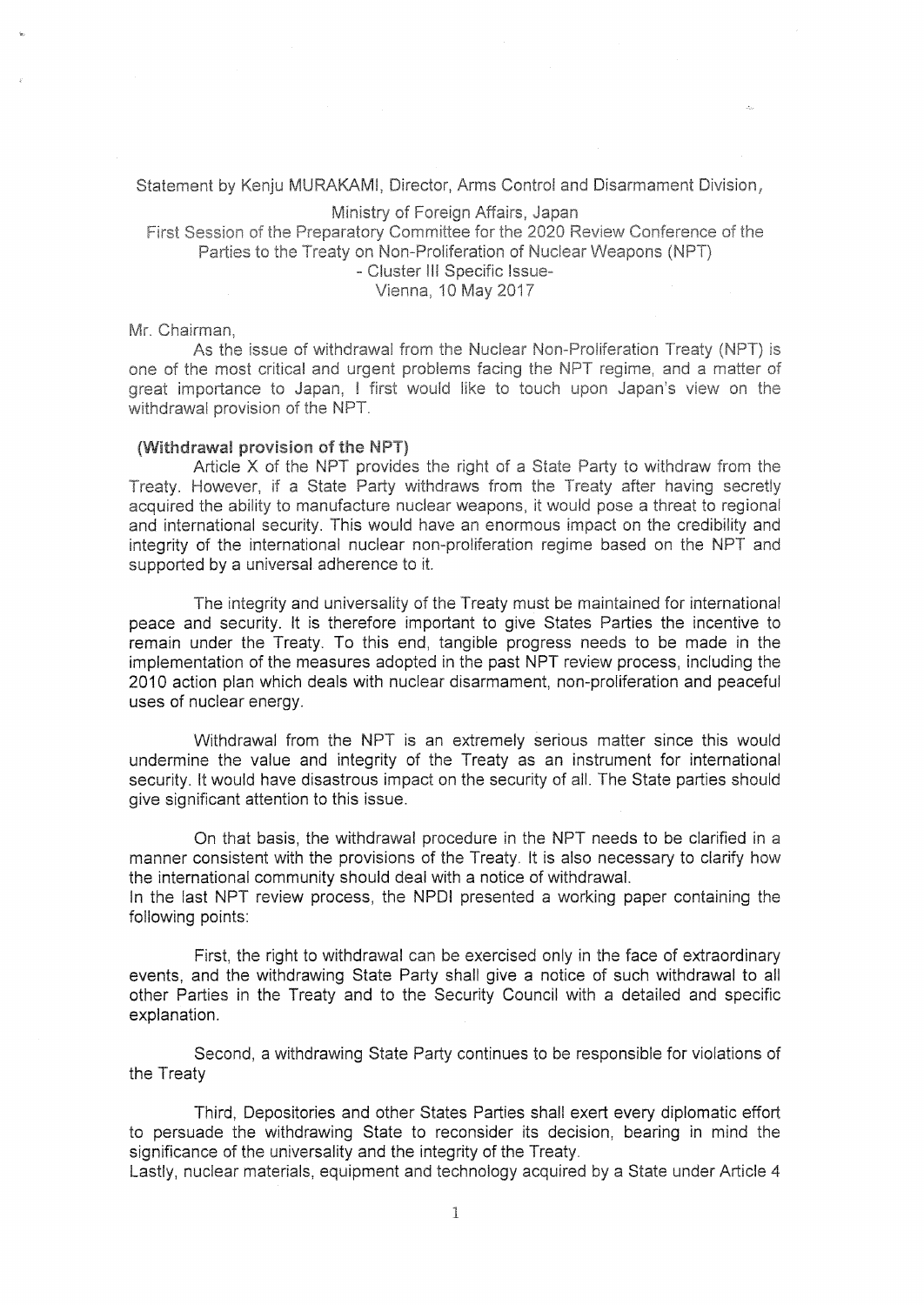of the NPT prior to withdrawal shall remain under IAEA safeguards even after withdrawaL

Taking into account the aforementioned points. Japan would like to stress the moortance of addressing this issue in the course of this review process.

# (Strengthening the NPT review process)

# Mr. Chairman,

Also, <sup>I</sup> now would like to touch upon the issue of strengthening the NPT review process.

The objective of the review process of the Non-Proliferation Treaty is to review the implementation by both nuclear-weapon States and non-nuclear-weapon States of all provisions of the NPT. While transparency and accountability in the implementation of non-proliferation obligations by non-nuclear-weapon States are ensured through reports to the IAEA based on the IAEA safeguards, there exists no specific transparency mechanism for nuclear disarmament obligations of nuclear-weapon States.

Since the NPT recognizes only five States as possessing nuclear weapons, the review process was designed to mitigate such nature through promoting transparency and accountability by nuclear-weapon States. Its primary objective should remain to review the implementation by the nuclear-weapon States of their nuclear disarmament obligations

In addition, since the Non-Proliferation Treaty was extended indefinitely in 1995, the responsibility of accountability by nuclear-weapon States has increasingly become important. We also need to note that the decision to indefinitely extend the treaty was adopted as a package with a decision to strengthen the review process of the treaty.

On the basis of this understanding, Japan is of the view that the strengthening of the review process should be achieved by enhancing accountability. In the context of disarmament, transparency measures play the crucial role of an accountability mechanism. One effective measure of transparency is reporting. It is therefore extremely important that the transparency be enhanced and reporting be formalized or institutionalized as a concrete measure to ensure the accountability. We believe that the review process of the NPT will be strengthened through these efforts.

In accordance with this line of thinking, Japan, together with the members of the Non-Proliferation and Disarmament Initiative (NPDI), has been elaborating a standard reporting form. The NPDI has also submitted to this session of the Preparatory Committee a joint working paper entitled "Transparency by all States parties to the Treaty on the Non-Proliferation of Nuclear Weapons", which encourages all States parties, both nuclear- and non-nuclear weapon States, to make use of this reporting template throughout the 2020 Treaty review cycle, with a view to increasing the quality, quantity and consistency of transparency by all States parties.

While the submission of reports by nuclear-weapon States in 2014 and 2015 marked important initial steps, these reports were based on "a common framework." It is not clear whether the nuclear-weapon-States have actually reached an agreement on a "standard reporting form" in accordance with the 2010 action plan. Moreover, these reports were not conducive for measuring the performance of nuclear-weapon States.